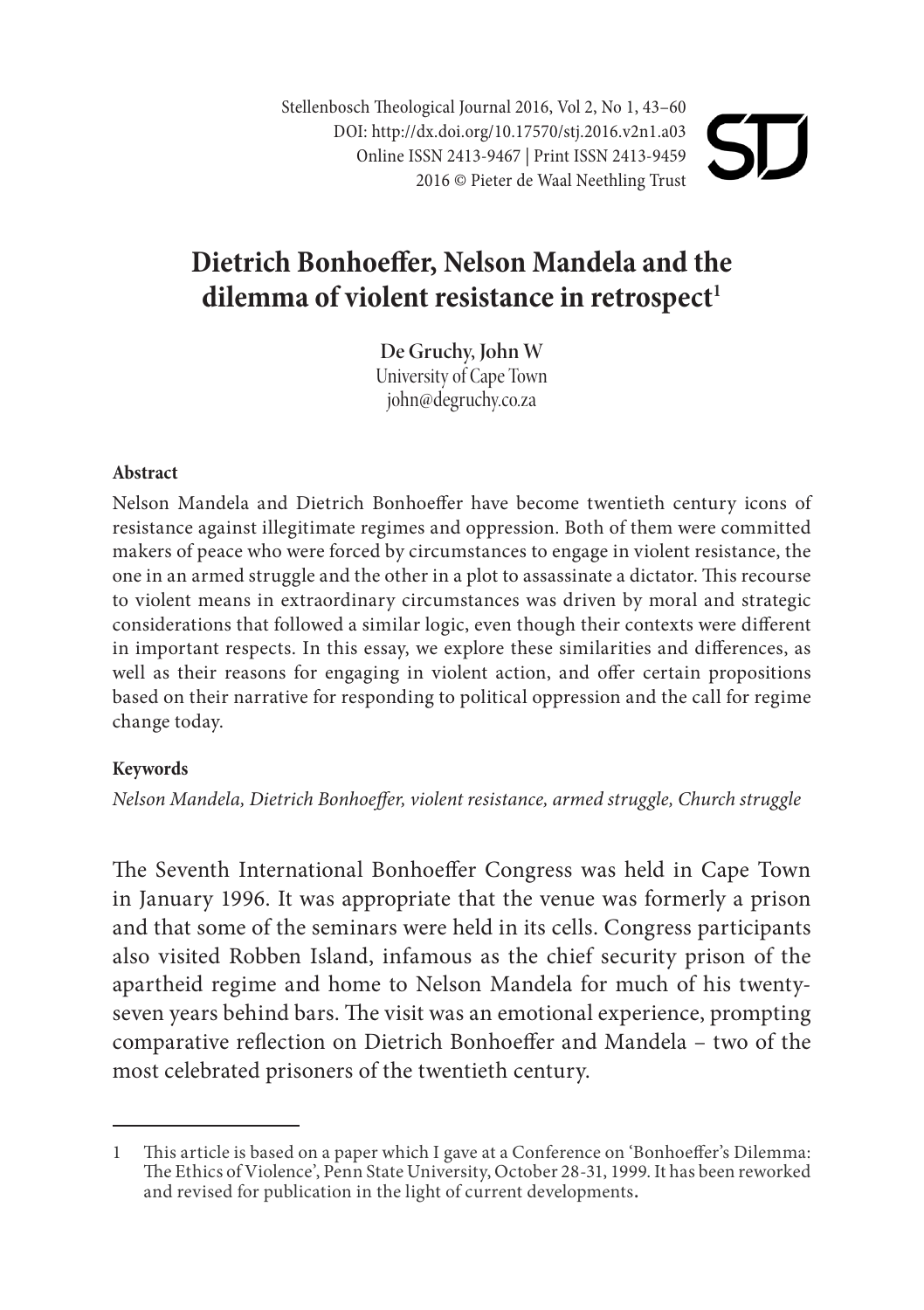Obvious similarities linking the inmates in Cell 92 of Berlin's Tegel Prison and the cramped cell on Robben Island immediately came to mind. Bonhoeffer's significance for the struggle against apartheid also found a fresh focal point as we pondered the fate of these two heroic and seminal figures of resistance against oppression. The one a martyr who was put to death at the command of Adolf Hitler, the other a joint Nobel Peace Prize winner with his erstwhile enemy, FW de Klerk, for negotiating a peaceful transition to democracy after a protracted violent struggle.

Now, more than twenty years after the ending of apartheid and the birth of the new democratic South Africa, the question is re-emerging as to whether the 'negotiated revolution'<sup>2</sup> was as successful as is usually claimed.<sup>3</sup> The fact that Mandela gave up the armed struggle in favour of a negotiated settlement with the apartheid regime has come under scrutiny once more by those who believe that it involved too much compromise with white and neo-colonial capitalist interests.<sup>4</sup> There is even, at least among some radical younger black South Africans, talk about returning to violent means to achieve genuine transformation. It is with this in mind that I have revisited what I previously wrote at a time when few would have considered such a step either morally justifiable or politically necessary.

My specific focus in this essay remains the same, however, namely to compare the role of Mandela in the armed struggle against apartheid and Bonhoeffer's participation in the German resistance and the plot to assassinate Adolf Hitler. This requires, first of all, some comment on the similarities and differences that mark the role and fate of these two icons of twentieth century political resistance who resorted to violence as a last resort. I shall then consider the different ways in which they understood what they were doing in order to provide a basis for some concluding reflections on the perennial challenge that such icons of political resistance present to us in our own time, not least today in South Africa more than

<sup>2</sup> Adam Heribert and Kogila Moodley, *The Negotiated Revolution: Society and Politics in Post-Apartheid South Africa* (Berkeley, CA: University of California Press, 1993).

<sup>3</sup> See Jeff Peires, 'Agony and Ecstasy at the End of the Rainbow,' *South African Historical Journal* vol. 61, no.1 (2009): 178-86.

<sup>4</sup> Godson S. Maanga, 'The relevance and legacy of Nelson Mandela in the twenty-first century Africa: A historical and theological perspective,' *African Journal of History and Culture* vol. 5, no. 5 (2013): 96-113.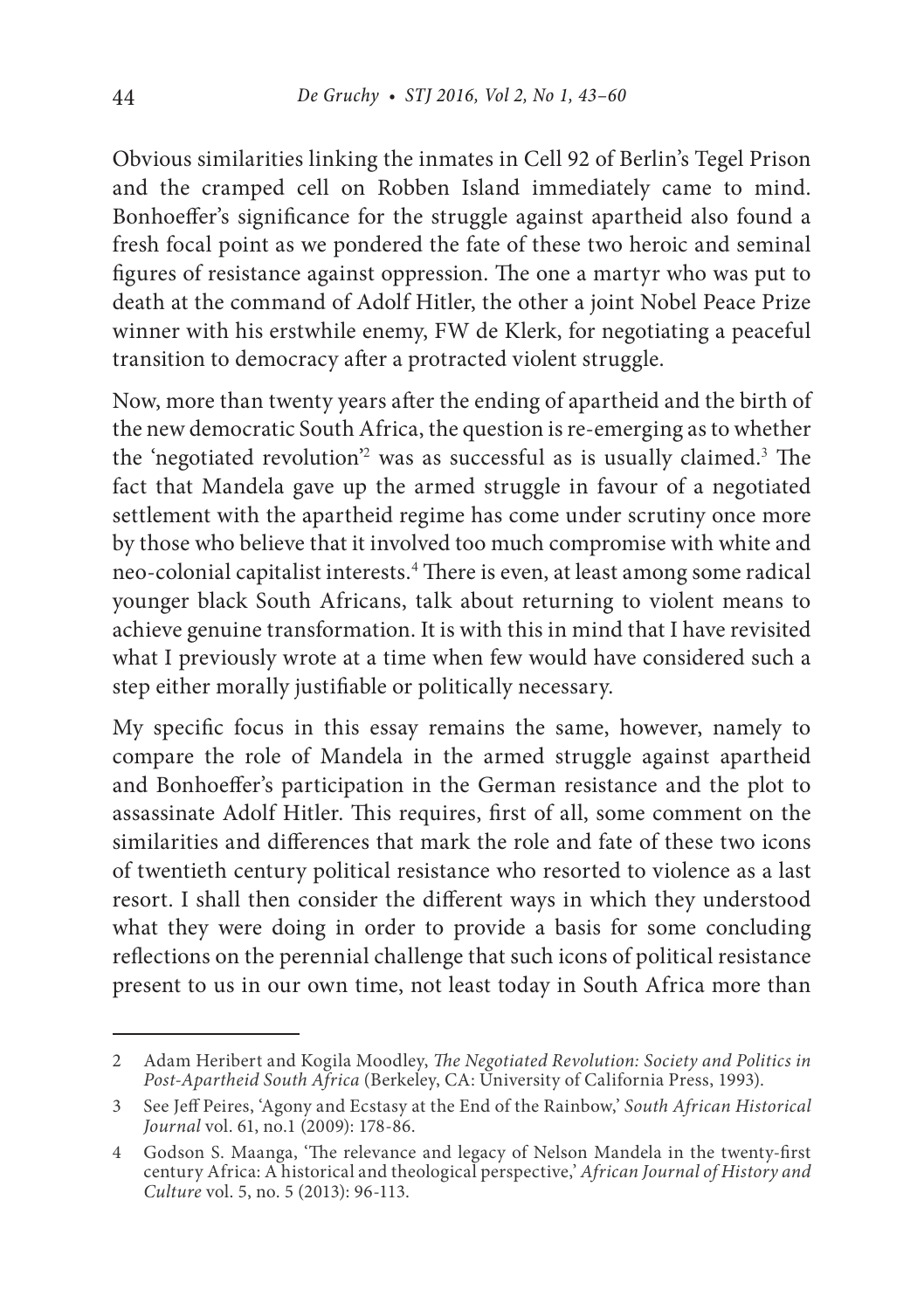twenty years after the transition to democracy in 1994. I begin with some comments on the similarities and differences between Mandela and Bonhoeffer, and their role in political resistance.

# **1. Similarities and differences**

In reflecting on the lives of Mandela and Bonhoeffer, the following points of similarity come to mind. Both Mandela and Bonhoeffer were aristocrats.<sup>5</sup> Mandela was the son of a Thembu chief; Bonhoeffer a child of Germany's cultural and intellectual elite. Mandela's commitment to the struggle against apartheid was deeply rooted in his African nationalist patriotism, his moral outrage against colonial injustice and racist oppression, and in his hope for the birth of a new South Africa. Bonhoeffer's engagement in the German resistance was equally driven by a deep patriotism and growing outrage at the Nazi persecution of the Jews.

Both Mandela and Bonhoeffer were engaged in fighting against totalitarian, racist and dehumanizing ideologies and regimes on behalf of their victims, even though Mandela was part of the oppressed while Bonhoeffer chose to identify vicariously with the Jews, the chief but not the only victims of Nazism. Both were dedicated peace-makers, committed to the prevention of conflict and war, yet both embarked on the path of violent resistance when all other alternatives seemed exhausted. Both were aware of the moral dilemmas that surrounded their decisions, giving considerable thought to the possible consequences, but reluctantly chose the path they did, accepting the risks involved.

The obvious differences are those of culture and historical context. Mandela was a son of the African soil and Bonhoeffer a product of Germany's *Bildungsbürgertum*, each living at a specific moment of national crisis and destiny. There were also differences of education, vocation, religious commitment and the extent and nature of their political involvement. Mandela was a lawyer by training, and a political leader within the African National Congress (ANC), a mass non-violent nationalist resistance movement. Bonhoeffer was a pastor and theologian by training, a servant

<sup>5</sup> For biographical details, see Nelson Mandela, *Long Walk to Freedom: The Autobiography of Nelson Mandela* (Johannesburg: Macdonald Purnell, 1994) and Eberhard Bethge, *Dietrich Bonhoeffer: A Biography* (Minneapolis: Fortress Press, 2000).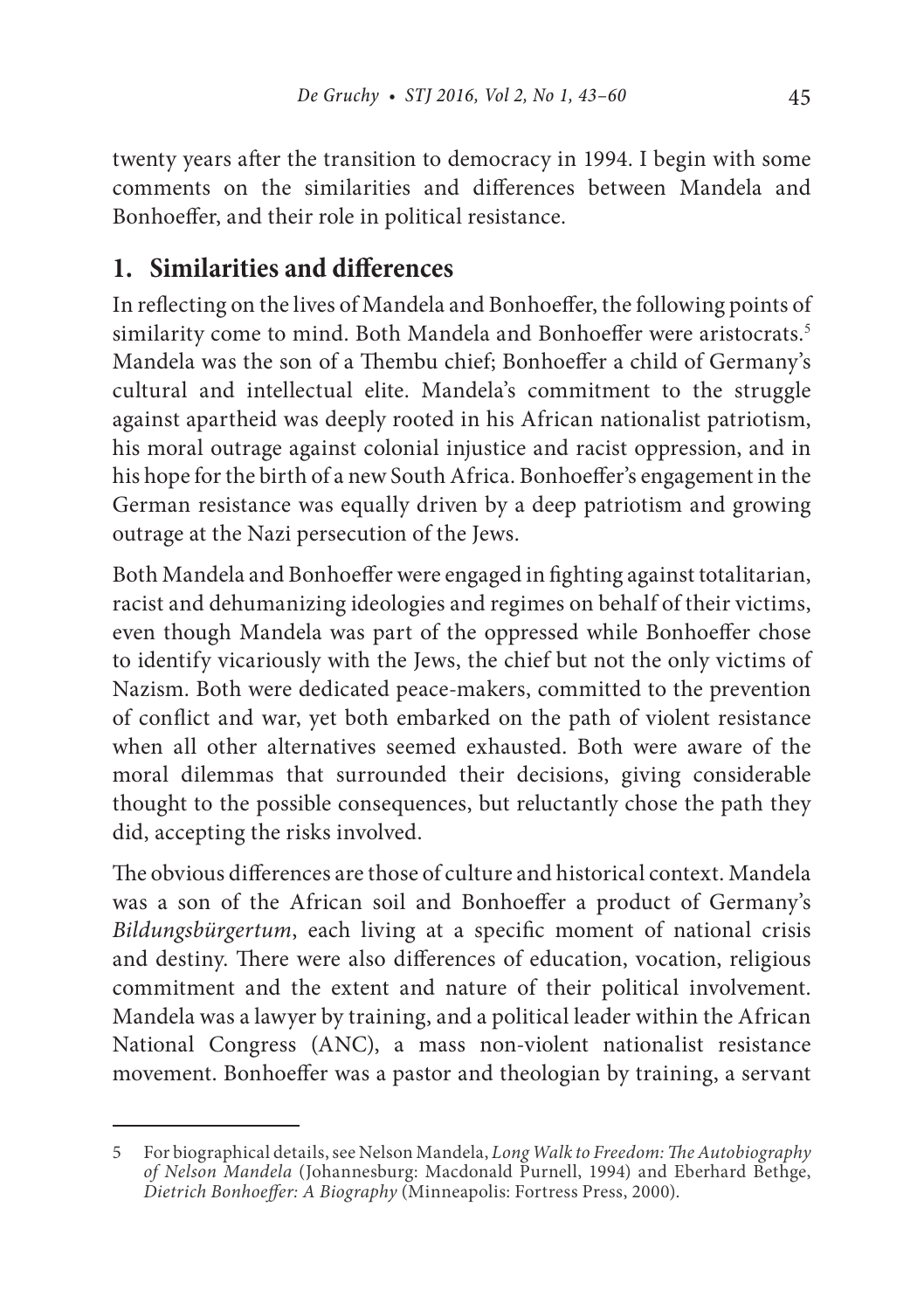of the church, albeit critically located on its boundaries. And although politically engaged and supportive of the social democrats, he was not a member of the Party.

Mandela's decision to engage in an armed struggle was a corporate one, the decision of the leadership of the ANC, and one which gained the support of the movement as a whole. Although there were many Christians involved in the ANC, it was a nationalist movement of liberation whose goal was the formation of an ethnically inclusive democracy and therefore the establishment of a new order of peace and justice guided by its *Freedom Charter*. 6 In Bonhoeffer's case it became impossible to be a nationalist and a Christian; in South Africa, many Christians were members of the ANC, as were its founding fathers and mothers. Being part of the African nationalist struggle was, for many people, part of what it meant to be a Christian. In fact, unlike in Germany, in South Africa the church struggle became an integral part of the liberation struggle, especially after the Soweto uprising in 1976. It is really here, at the interface of church and political resistance that Bonhoeffer's legacy was most significant as can be seen from the way in which he influenced a person like Beyers Naudé, the Dutch Reformed pastor who founded the Christian Institute.<sup>7</sup>

Although Mandela was a product of missionary education and shaped by Christian moral values, his political philosophy was chiefly determined by African cultural tradition, Western democracy and Marxism, woven together in the struggle against racist oppression.<sup>8</sup> On my reckoning, he was, however, a Christian humanist in the broad sense of the term, a description which applies to Bonhoeffer as well.<sup>9</sup>

<sup>6</sup> See *inter alia*, Francis Meli, *A History of the ANC: South Africa Belongs to Us* (Harare: Zimbabwe Publishing House, 1988), 123-27.

<sup>7</sup> John W. de Gruchy, 'Beyers Naudé: South Africa's Bonhoeffer? Celebrating the centenary of the birth of Beyers Naudé – 1915-2015, '*Stellenbosch Theological Journal* vol. 1, no. 1 (2015): 79-98.

<sup>8</sup> See also Nelson Mandela, *The Struggle is My Life: His Speeches and Writings Brought Together with Historical Documents and Accounts by Fellow Prisoners* (London: IDAF Publications, 1990). On Mandela and Methodism see Dion Foster, 'Mandela and the Methodists: faith, fallacy and fact,' *Studia Historiae Ecclesiasticae* 40, Supplement (2014):87-115.

<sup>9</sup> See John W de Gruchy, *Being Human: Confessions of a Christian Humanist* (London: SCM, 2006), 29, 192-3 and John W de Gruchy, 'Dietrich Bonhoeffer as Christian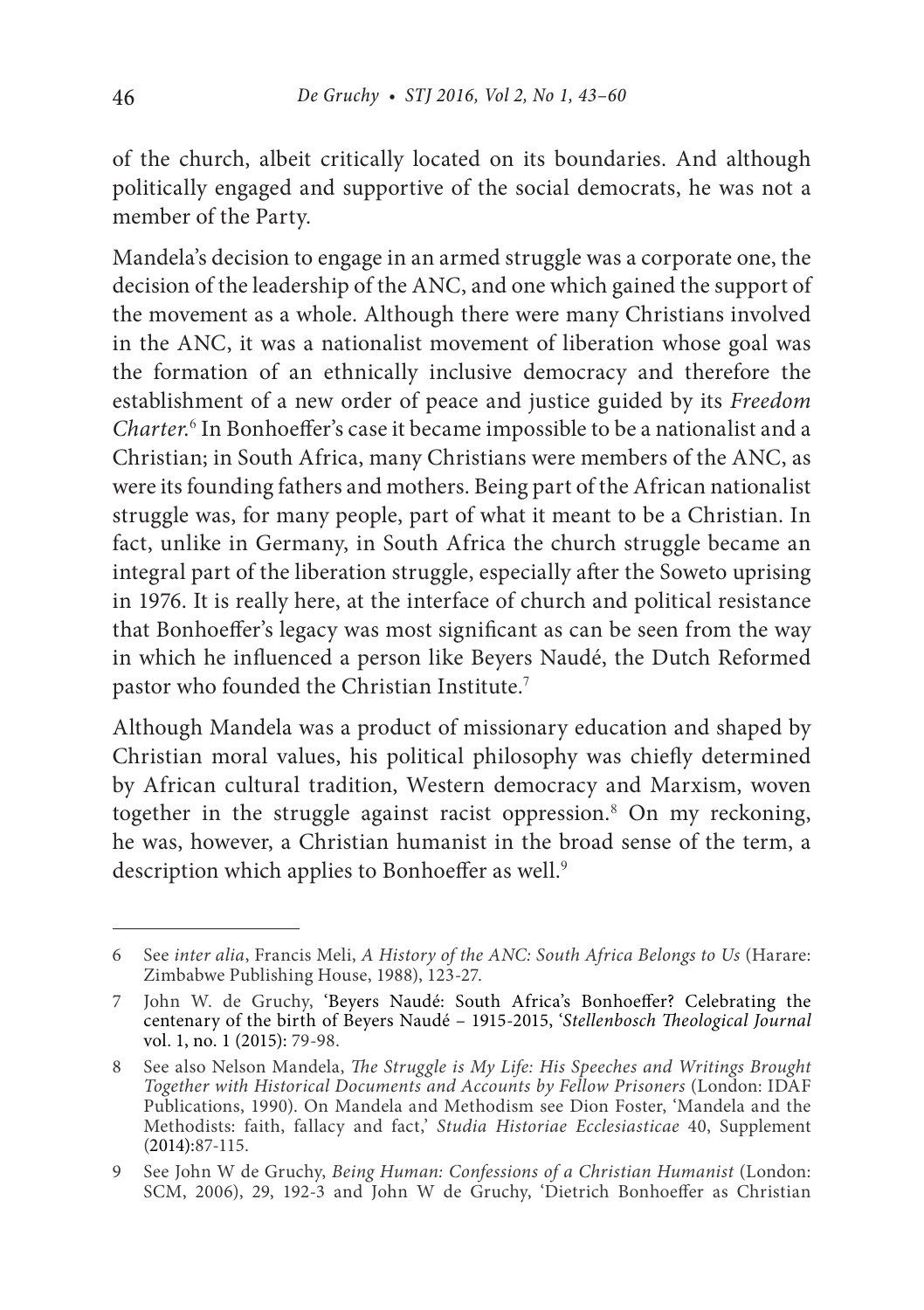Significantly, their differences also extend to their respective arrests, trials, and destiny. Mandela was formally tried in a court of law where he made a remarkable speech from the dock outlining for the world the reasons for African resistance and the necessity of recourse to arms. I shall return to this speech later. He was found guilty of treason but avoided the gallows and was imprisoned for twenty-seven years of hard labour. During that time, he was surrounded by his comrades, and his stature as a leader and hero of the anti-apartheid struggle grew to such an extent that he became the focal point and icon of resistance and liberation. From prison he eventually prepared the way for the negotiated revolution which led to the birth of the new South Africa. Mandela walked out of prison a free man, reunited with his family and friends. He became the President of South Africa, a renowned world statesman, and a moral leader in the cause of justice and peace.

By contrast Bonhoeffer was part of a small group of conspirators drawn from an elite whose plans to assassinate Hitler failed disastrously. All of the conspirators were convicted of treason, imprisoned, and murdered by the Gestapo before the liberation of their country. Bonhoeffer was a prisoner for less than two years before his ignominious death in Flossenberg concentration camp. There was no 'walk to freedom', only 'Stations on the Road to Freedom' which ended naked on the gallows.<sup>10</sup> There was no reunion with fiancé, family or friends. His posthumous status in post-war Germany was that of a prophet without honour. In fact, in 1956 the Federal Court exonerated his executioners on the grounds that they were acting legally in respect of treason, a decision that was only overturned in 1995!<sup>11</sup> Moreover, there is considerable ambivalence within the Jewish community as to whether he can rightly be counted among the 'righteous gentiles' even though his arrest was due to his aiding Jews to escape the Third Reich.<sup>12</sup>

Humanist.' In *Being Human*, *Becoming Human: Dietrich Bonhoeffer and Social Thought*, eds. Jens Zimmerman and Brian Gregor (Eugene, Oregon: Pickwick Press, 2010), 3-24.

<sup>10</sup> Dietrich Bonhoeffer, *Letters and Papers from Prison*, Dietrich Bonhoeffer Works vol. 8, ed. John W. de Gruchy (Minneapolis: Fortress Press, 2010), 512-14.

<sup>11</sup> John A Moses, 'Dietrich Bonhoeffer as Conspirator Against the Hitler Regime: The Motivation of a German Protestant Revolutionary,' *War and Society* 17, no. 1 (1999): 28, n. 8.

<sup>12</sup> See David P. Gushee, *The Righteous Gentiles of the Holocaust: A Christian Interpretation* (Minneapolis: Fortress, 1994), 130-132.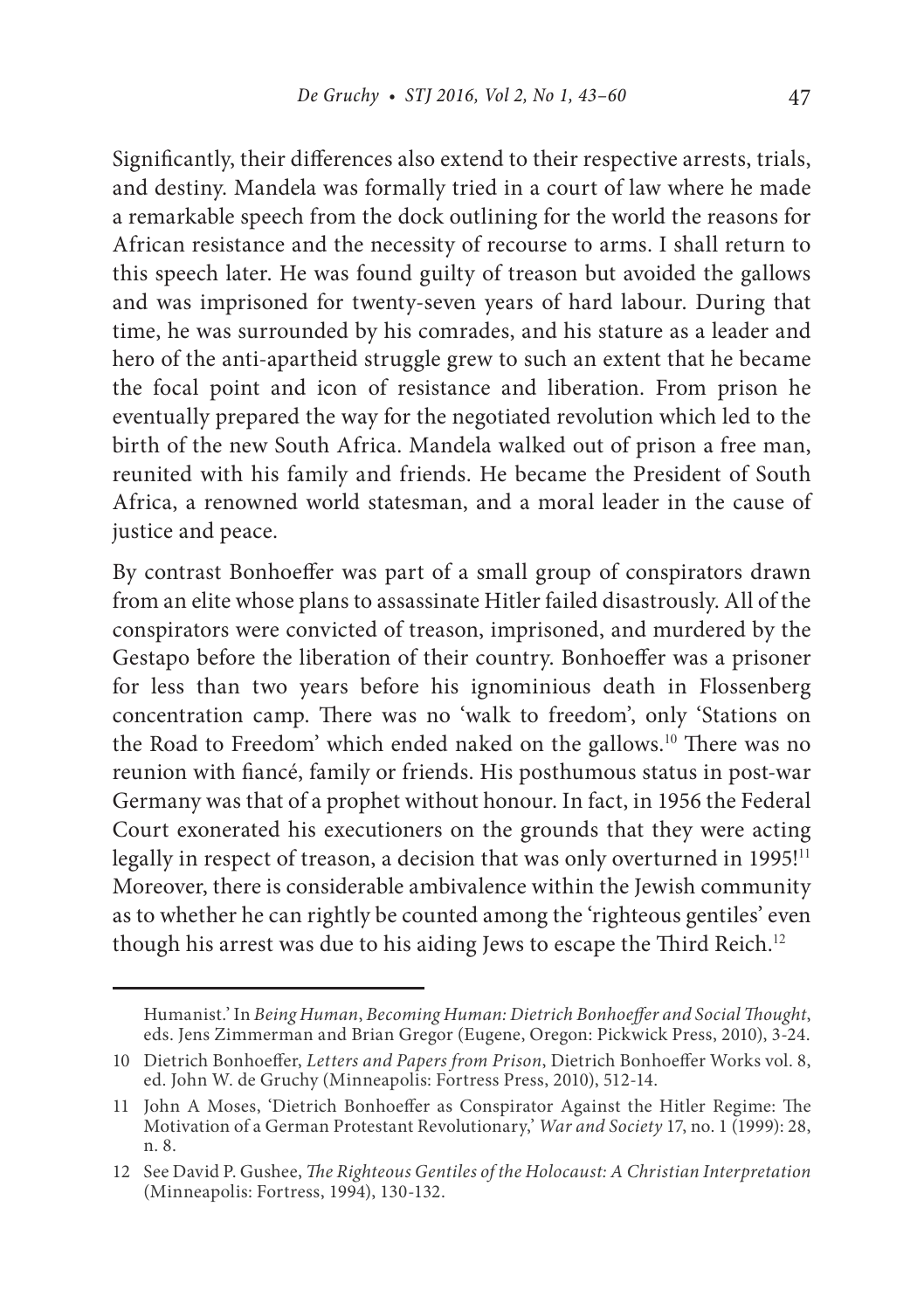So we come to the key question: how did they themselves understand what they were doing when they embarked on the risky course of action that determined their fate?

# **2. The ambiguous road from nonviolence to armed struggle**

On October 9<sup>th</sup>, 1963, Mandela appeared with nine compatriots in the Pretoria Supreme Court accused of embarking on a campaign to overthrow the government by violent revolution. On April 20<sup>th</sup> the following year, Mandela, who refused to give evidence in his own defence or be crossexamined, set out the reasons which led the ANC to embark on the armed struggle. His speech has become a classic text of twentieth century resistance against oppression.

Historically, the ANC since its founding in 1912 was committed to nonviolent resistance for two main reasons. The first was strategic. Born out of the ashes of repeated bloody attempts to repulse colonialism by military means, it was inconceivable that white domination could be challenged by a further recourse to arms. The second was moral. Its ethos was deeply influenced by Christian and democratic values.<sup>13</sup> These factors, the one strategic the other moral, were at the heart of the dilemma facing the ANC when it embarked on the armed struggle.

Mandela began his 'Speech from the Dock' by outlining the history of the colonial and apartheid oppression of black South Africans over more than three hundred years. He recounted how the ANC had attempted by peaceful means to change the situation, only to be continually rebuffed. Peaceful resistance was met with increasing force and violent repression. Mandela then came to the decisive point:

It was only when all else failed, when all channels of peaceful protest were barred to us, that the decision was taken to embark on violent forms of political struggle… We did so not because we desired such a course, but solely because the government had left us with no other choice.14

<sup>13</sup> See *inter alia*, R. Simangaliso Kumalo, *Pastor and Politicians: Essays on the Legacy of JL*, *the First President of the African National Congress* (Pietermaritzburg: Cluster, 2012); Albert Luthuli, *Let my People Go!* (London: Collins, 1962).

<sup>14</sup> Mandela, 'Second Court Statement, 1964'. In *The Struggle is My Life*, 168.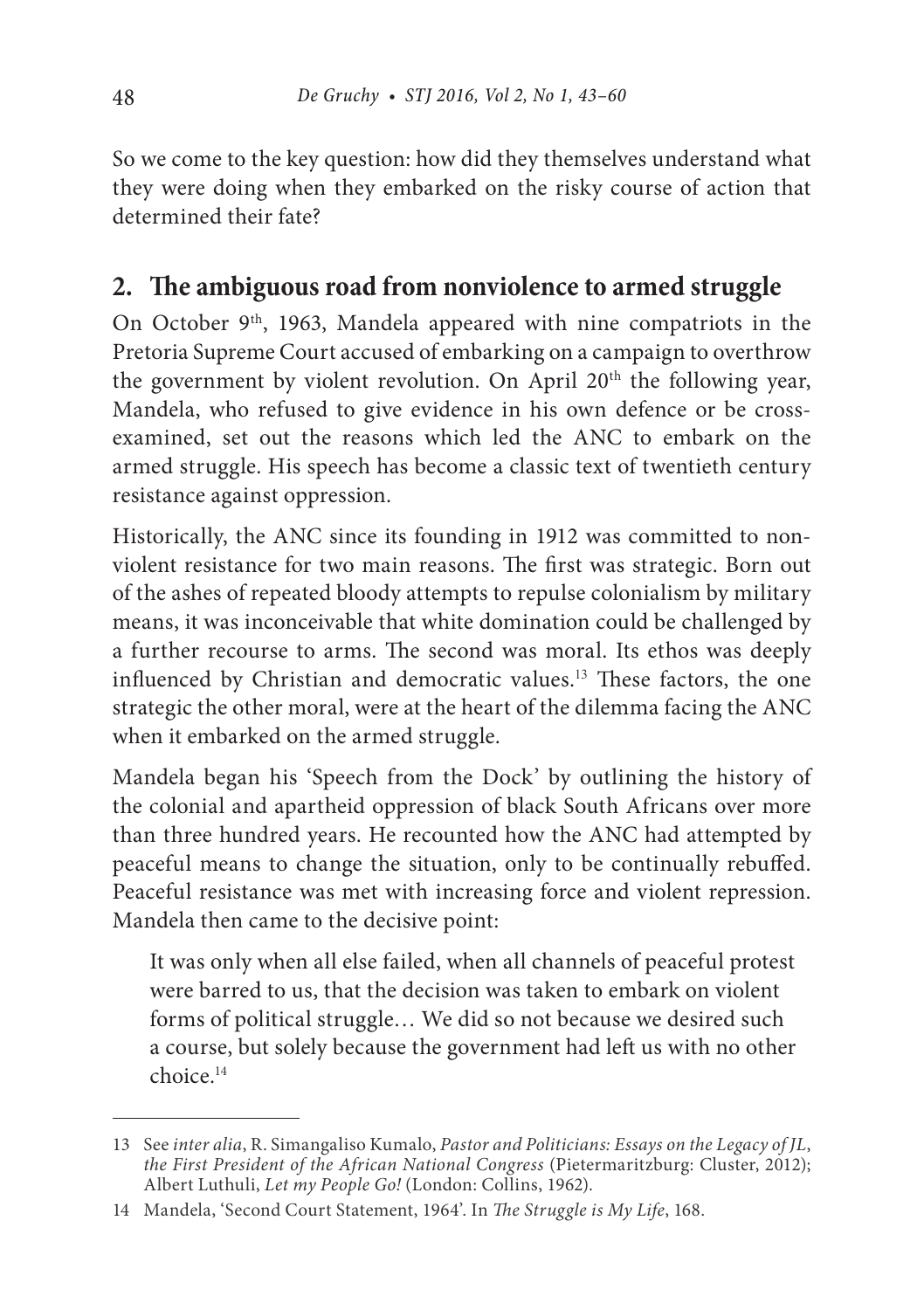So it was that on 16 December 1961, an auspicious date in South Africa's political calendar,<sup>15</sup> the ANC decided the time had come 'to hit back by all means in our power in defence of our people, our future, and our freedom.' In line with that corporate strategic decision, Mandela felt 'morally obliged to do what he did.' This rationale and its embodiment in the 'will of the people' is of considerable importance if we are to understand the history and ethos of the armed struggle in comparison with the German Resistance and Bonhoeffer's role in it.<sup>16</sup>

Four forms of violent resistance were possible and each was considered by the ANC leadership: sabotage, guerrilla warfare, terrorism, and open revolution. Because the sabotage of strategic military and para-military targets would be the least destructive in terms of human bloodshed, that was the preferred path. This was a moral decision. But the ANC leadership was aware that sabotage alone might not bring the apartheid regime to its knees. It might even strengthen its resolve to repress resistance which, in fact, proved to be the case. So a further decision was taken 'to make provision for the possibility of guerrilla warfare.'<sup>17</sup> This led Mandela to leave the country in order to study 'the art of war and revolution' in Algeria. 'If there was to be guerrilla warfare,' he declared, he 'wanted to be able to stand and fight with my people and share the hazards of war with them.'<sup>18</sup> This also enabled him to start the process of recruiting other South Africans for military training.

One of the remarkable aspects about the ANC decision to resort to armed resistance was the extent to which its leadership went to ensure that acts of violence were, to quote Mandela, 'properly controlled.' Hence their insistence that they were only to be undertaken by the military wing of the ANC, *Umkhonto we Sizwe* ('Spear of the Nation'). There was an acute awareness of the dangers of an all-out civil war that would lead to a spiral of violence and the possible destruction of South Africa rather than the

<sup>15</sup> 16 December is the date on which Boer trekkers routed the Zulu army at the Battle of Blood River in 1838. This event was later regarded as the formative moment in the rise of Afrikaner Nationalism, and celebrated as the 'Day of the Vow'.

<sup>16</sup> On the German Resistance, see Karl Dietrich Bracher, *The German Dictatorship: The Origins*, *Structure and Consequences of National Socialism* (London: Penguin Books, 1973), 533-68.

<sup>17</sup> Mandela, 'Second Court Statement, 1964,' *The Struggle is My Life*, 169.

<sup>18</sup> Mandela, 'Second Court Statement, 1964,' *The Struggle is My Life*, 171.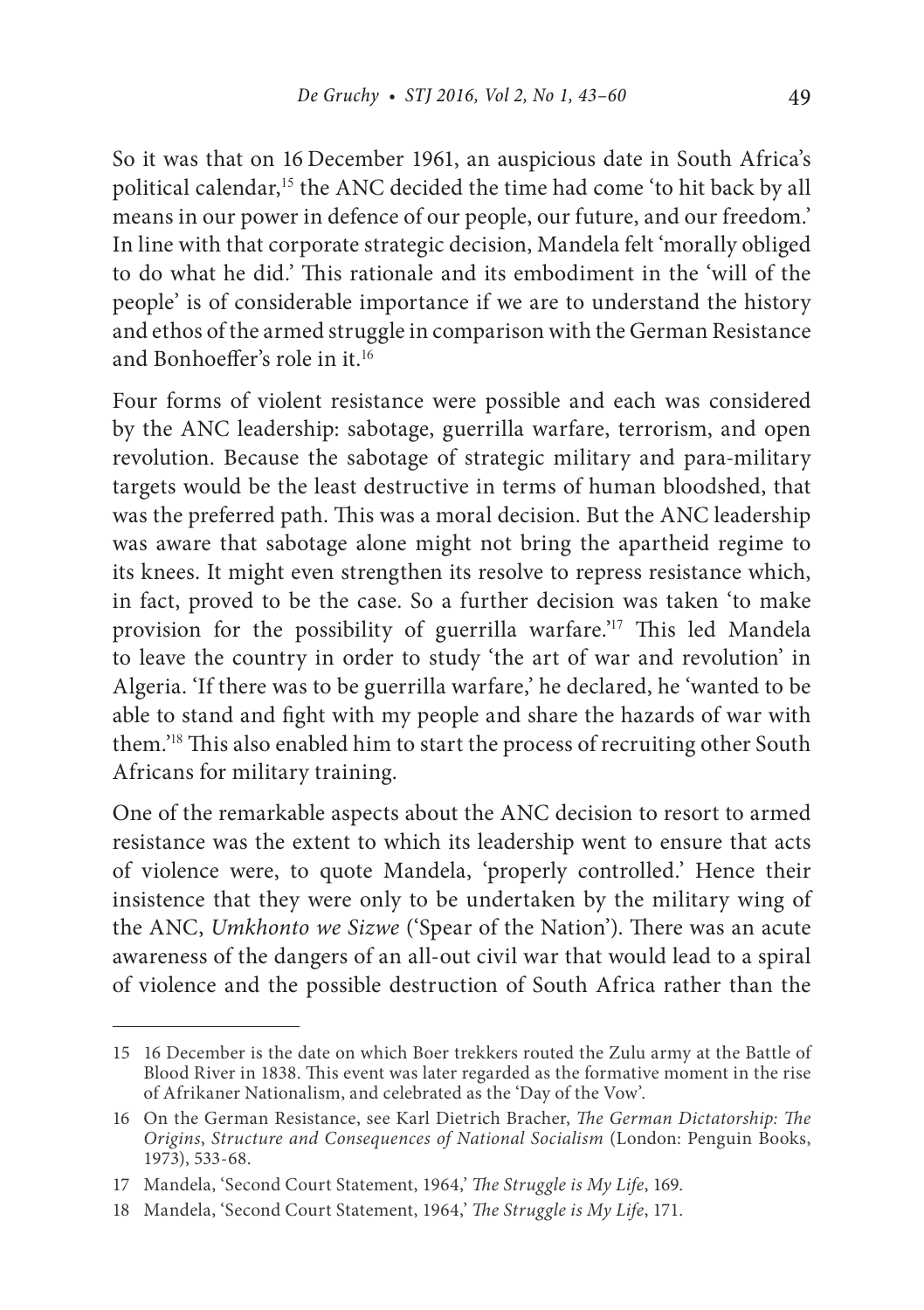birth of a non-racial, just democratic order. The decision to engage in violent resistance was thus strategically far-sighted, taking account of long term consequences. This was central to the moral dilemma facing the ANC in taking this step. The cycle of violence triggered off by colonial conquest had to be broken rather than perpetuated. The armed struggle was a peacemaking strategy made necessary by violent repression. So Mandela brought his speech in the dock to a conclusion with these words:

The ANC has spent half a century fighting against racialism. When it triumphs it will not change that policy. This then is what the ANC is fighting. Their struggle is a truly national one. It is a struggle of the African people, inspired by their own suffering and their own experience. It is a struggle for the right to live. During my lifetime I have dedicated myself to this struggle of the African people. I have fought against white domination, and I have fought against black domination. I have cherished the ideal of a democratic and free society in which all persons live together in harmony and with equal opportunities. It is an ideal I hope to live for and achieve. But if needs be, it is an ideal for which I am prepared to die.<sup>19</sup>

Less than a year after Mandela's speech from the dock, ZK Matthews, another distinguished ANC leader but also a leading Christian ecumenist, addressed a conference convened by the World Council of Churches to consider the role of the ecumenical church in the struggle for justice in southern Africa. This conference, held in Zambia, was a watershed moment in the history of the ecumenical movement because it prepared the way for the launching of the Programme to Combat Racism five years later.<sup>20</sup> The significance of Matthew's speech, entitled 'The Road from Nonviolence to Violence', was the fact that he took the decision of the ANC to resort to the armed struggle and turned it into a challenge to the church.

'The dilemma confronting African leaders' Matthews declared, was 'whether they should continue to urge their followers to stand by their methods of persuasion and discussion in the face of increasing and relentless force with which their attempts at the amelioration of their lot are met by the government.' With convincing rhetoric Matthews continued:

<sup>19</sup> Mandela, 'Second Court Statement, 1964,' *The Struggle is My Life*, 181.

<sup>20</sup> John W de Gruchy with Steve de Gruchy, *The Church Struggle in South Africa: 25*th *Anniversary Edition* (London: SCM, 2004), 123-34.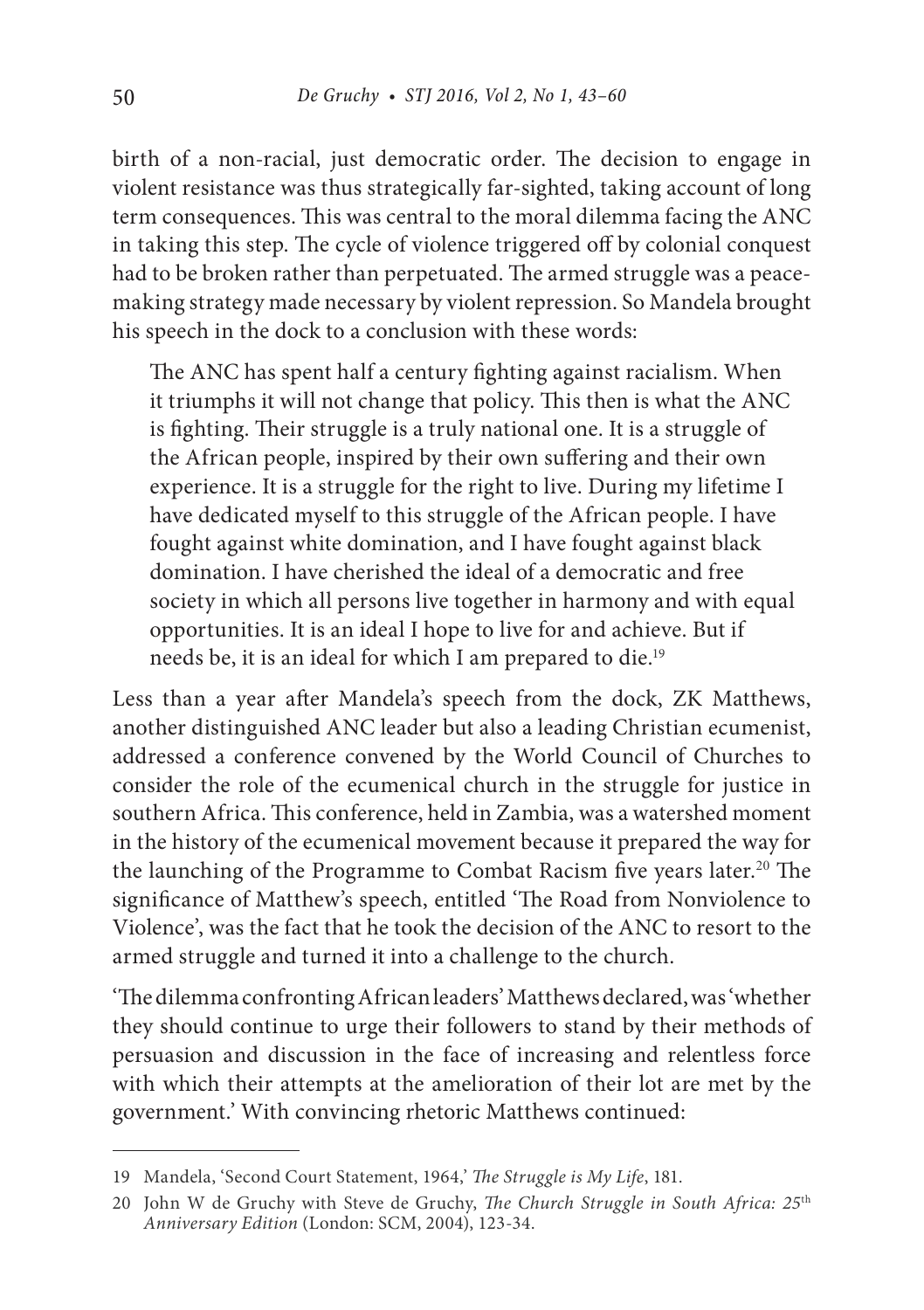When the flower of African youth represented by men such as Mandela or Dr Alexander are being sentenced to long terms of imprisonment during peace time, for fighting for their legitimate rights in what they believe to be the only ways open to them, can we say that the Christian thing to do is to advise them to acquiesce in their present situation and wait, Micawber-like, for something to turn up?<sup>21</sup>

These graphic words summed up the challenge then facing the ecumenical church in South Africa and further afield at that critical historical moment. Mandela's challenge to the apartheid regime and more generally to white South Africa was now specifically aimed by Matthews at the church itself. How the churches responded to this challenge would determine their role in the church struggle in South Africa that was then unfolding.<sup>22</sup>

There has been considerable debate about the significance of the armed struggle in bringing the apartheid regime to its knees. It was, after all, some say, only part of the liberation struggle, a struggle comprising many other non-violent acts of resistance like sanctions. Was the armed struggle necessary? Was it more than a symbolic gesture? Did it, in fact, contribute to a climate of violence that continues to plague South Africa? However we answer those questions, it is evident in hindsight that Matthew's challenge to the ecumenical church in response to the armed struggle was a decisive turning point in the church's participation in the struggle against apartheid. And it is precisely at this point that Bonhoeffer's legacy becomes pertinent for our discussion. For this was the context within which Bonhoeffer's example began to influence the church struggle in South Africa. Bonhoeffer's example was even quoted in Parliament in defence of those Christians who engaged in acts of resistance to apartheid.<sup>23</sup>

<sup>21</sup> Published in Thomas G. Karis and Gail M. Gerhart, *A Documentary History of African Politics in South Africa*, *1882-1990: Nadir and Resurgence*, *1964-1979*, From Protest to Challenge, vol. 5 (Pretoria: Unisa Press, 1997), 356.

<sup>22</sup> See De Gruchy, *The Church Struggle in South Africa*, 123-34.

<sup>23</sup> On the role of Bonhoeffer's influence in South Africa, see *Bonhoeffer for a New Day: Theology in a Time of Transition*, ed. John W. de Gruchy (Grand Rapids: Eerdmans, 1997), 353ff.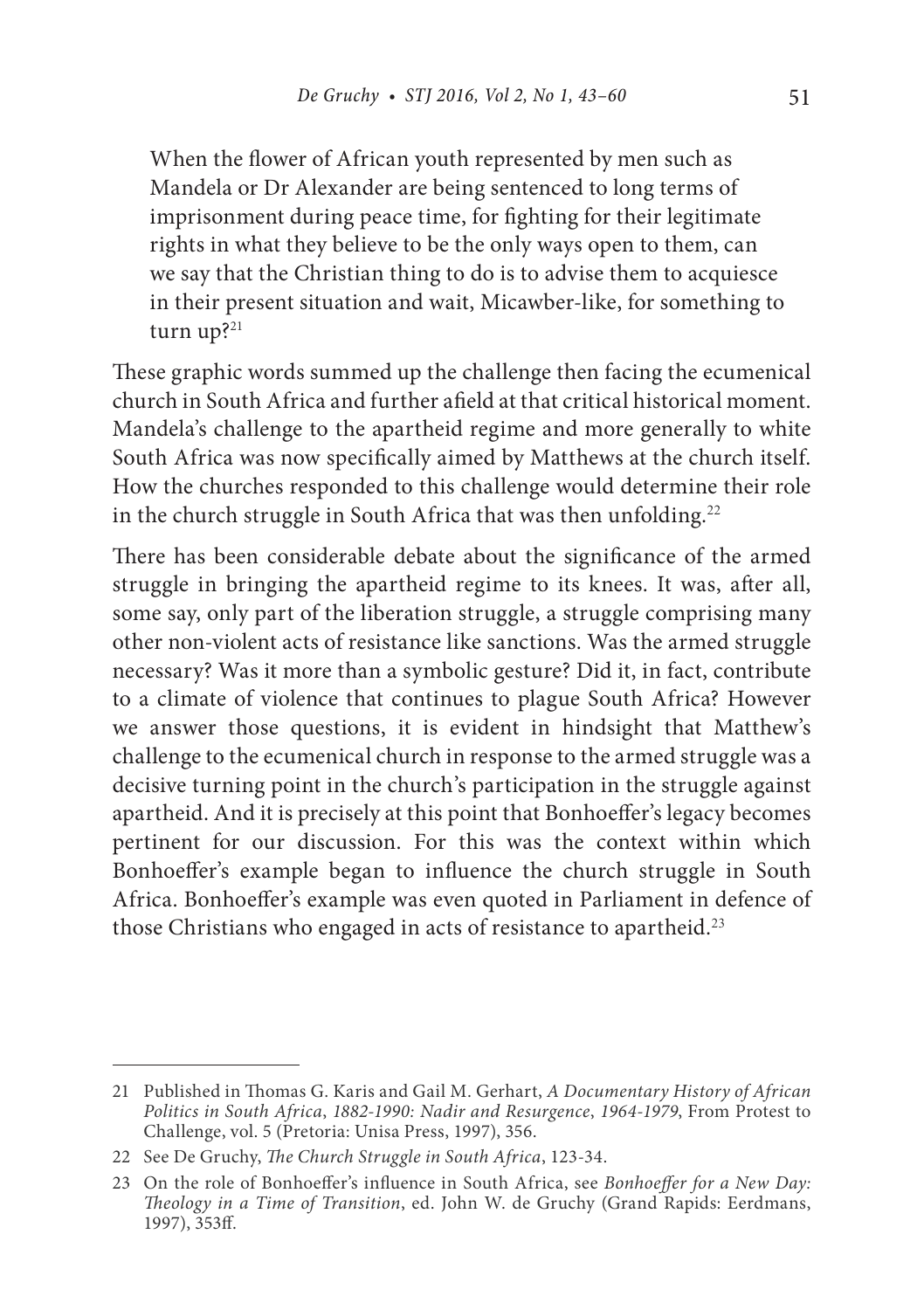## **3. From confession to resistance**

There are two major texts in Bonhoeffer's writings that help us understand his rationale for joining the German resistance. The first on 'The Church and the Jewish Question' was written in 1933 in response to Hitler's Aryan legislation (*Civil Service Reconstruction Law*).<sup>24</sup> The second, on 'The Structure of Responsible Life,' forms part of his posthumously compiled *Ethics*. <sup>25</sup> If the first essay anticipates Bonhoeffer's later decision to engage in the resistance on the basis of a Reformation approach to church and state relations, the second essay provides us with an insight into Bonhoeffer's theological struggle on the boundaries of ethical decision-making in highly ambiguous situations.

These two essays, the one at the beginning of the German *Kirchenkampf* and the other as Bonhoeffer became directly involved in the conspiracy in 1941, indicate a shift no less decisive than that made by the ANC and Mandela in turning from non-violence to violent resistance. Yet it was a shift already prefigured when, in describing the three phases of church resistance to unjust government in the essay on 'The Church and the Jewish Question,' Bonhoeffer declared that the time might come when it was necessary to engage directly in political action and 'put a spoke in the wheel' of the state, or more accurately translated, 'to seize the wheel itself.'26 Either way it means bringing state terror to a halt.<sup>27</sup>

Virtually all German theologians at the time regarded Bonhoeffer's statement as far too radical, even though, for Bonhoeffer, it was based on a Reformation understanding of true leadership and government, not on liberal democratic reasoning. The fundamental difference between Bonhoeffer and other theologians who were likewise concerned about the rise of Nazism, was that Bonhoeffer was already questioning the legitimacy of the state on the grounds that its actions were undermining the rule of law. The possibility of direct political action on the part of Christians,

<sup>24</sup> Dietrich Bonhoeffer, *Berlin 1932-1933*, Dietrich Bonhoeffer Works, vol. 12, ed. Larry L. Rasmussen (Minneapolis: Fortress), 361-70.

<sup>25</sup> Dietrich Bonhoeffer, *Ethics*, Dietrich Bonhoeffer Works, vol. 6, ed. Clifford J. Green (Minneapolis: Fortress, 2005), 257-89.

<sup>26</sup> Bonhoeffer, *Berlin 1932-1933*, 365-6.

<sup>27</sup> See fn.12 Bonhoeffer, *Berlin 1932-1933*, 365.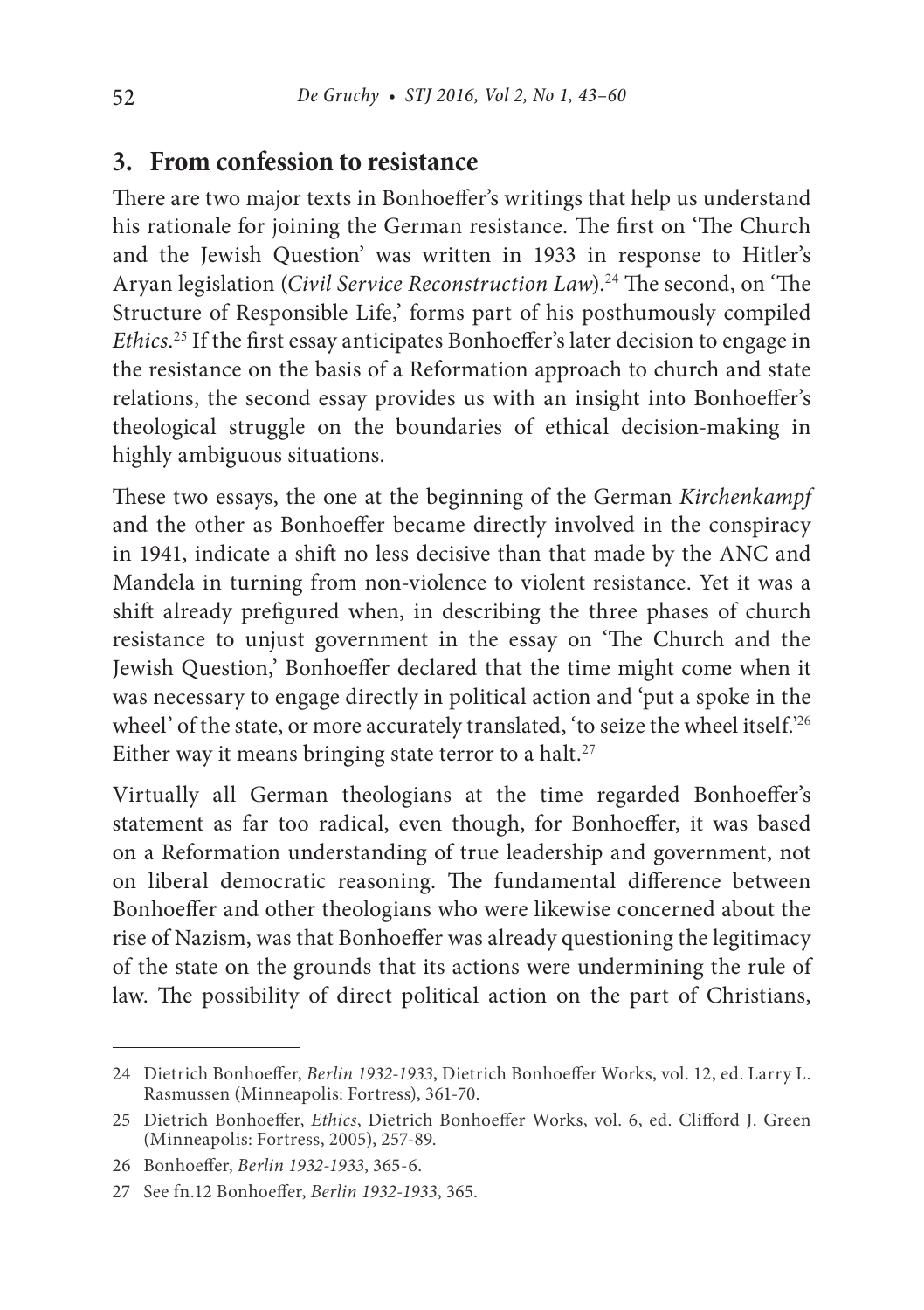action which might even require violence, was a response to state terror. This was, in effect, the same rationale used by the ANC twenty years later.

Although it could be argued that Hitler finally achieved power through constitutional means, it is equally true that he seized power through violence. This pseudo-legitimacy created the ambiguity facing those who, from a traditional theological perspective, tried to respond. In similar vein, the National Party apartheid government could claim to be the legitimate government of South Africa as recognized by the United Nations, and it was so regarded by the United States, Britain, France and Germany, to mention only these major powers who also considered Mandela a 'terrorist.' And yet, from the perspective of the majority in South Africa, the apartheid regime was illegitimate. It was founded on the violent colonial subjugation of the indigenous peoples of the country; its maintenance of power required the increasing use of violence; and despite its claim to be protecting 'law and order', it was actually destroying it. This was the logic that led the shift in ANC policy from non-violent resistance alone to the armed struggle. It was also the logic that led to Bonhoeffer's conclusion that the wheel of the German nation had to be seized by force if necessary.

However, in his essay on 'The Church and the Jewish Question', Bonhoeffer's focus was on the role of the church, not on a political party or organization in combating state terror. It was only when the vast majority of the pastors of the Confessing Church, that is, the dissident Church opposed to Hitler, took the oath of allegiance to Hitler at the outbreak of war, thereby giving the state legitimacy, that Bonhoeffer engaged in what he called his act of 'free responsibility' and joined the conspiracy to assassinate Hitler.<sup>28</sup> His decision was both an ethical and a strategic one. Morally *not* to act in such a way was worse than committing such a violent deed. Strategically there seemed to be no alternative to ending the war and Nazi terror other than through killing Hitler. On both accounts, there was a need to go beyond the church struggle and enter directly into the political arena.

Unlike the ANC's decision to engage in an armed struggle, Bonhoeffer's espousal of violent resistance was aimed at one person, even though the moral argument was similar. Treason was justified when law and order

<sup>28</sup> Bonhoeffer, *Ethics*, 79.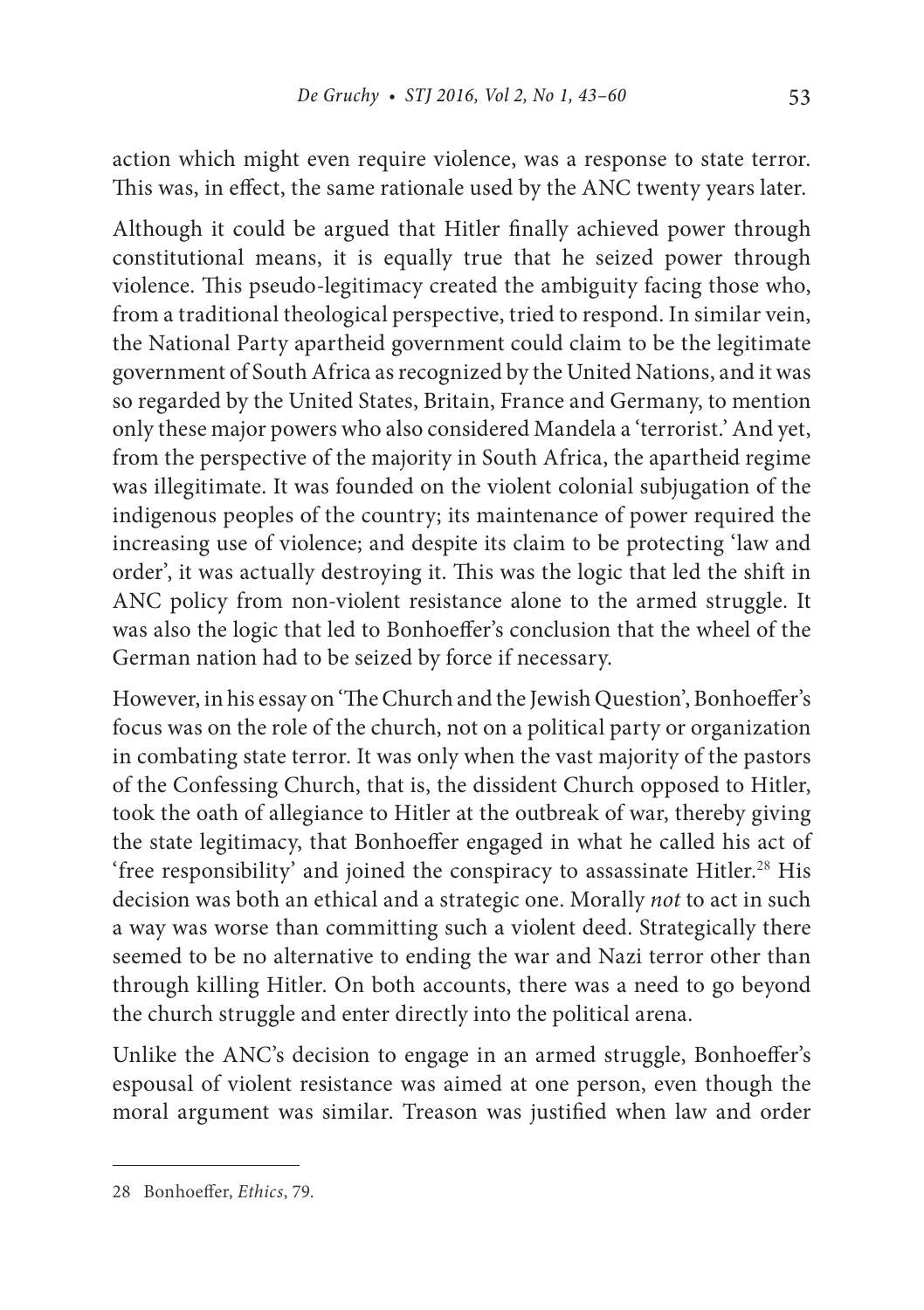had been destroyed by the regime itself.<sup>29</sup> There was also the conviction among the conspirators that the assassination of Hitler would lead almost immediately to the collapse of the Nazi control of Germany and the ending of the war.<sup>30</sup> The killing of an individual could therefore save millions of others from death. This was much like the 'regime change' policies of more recent times which assume that getting rid of a dictator will result in the liberation of the nation from tyranny.

In South Africa this was simply not a possibility. The assassination of Prime Minister Verwoerd in Parliament in September 1966 'left no political vacuum and hardly caused a hiatus in the continuity of government policy.'<sup>31</sup> Apartheid was not built around one Führer who embodied German nationalist aspirations, but on the selfish aspirations of one ethnic minority who had achieved power. So what Bonhoeffer (and his fellow conspirators) embarked on with his 'act of free responsibility' was not an armed struggle of liberation, such as in South Africa, but a very limited act of violence aimed at Hitler. The death of one man might have saved millions of lives. For patriotic Germans within the military, even those opposed to Nazism, such an act was unthinkable. The issue for them was not that of taking someone's life – they were mainly soldiers after all – but of breaking their word of honour. That was the moral dilemma facing the conspirators, and one reason why they welcomed pastor Bonhoeffer into their circle was to help them deal with it. It was partly with this in mind that Bonhoeffer wrote his essay 'After Ten Years' which Bethge made the Prologue to his *Letters and Papers from Prison*. <sup>32</sup> Submissiveness and self-sacrifice, virtuous as they may be, can be exploited for evil ends. As Bonhoeffer told the conspirators, 'civil courage can grow only from the free responsibility of the free man.'<sup>33</sup>

<sup>29</sup> Bracher, *The German Dictatorship*, 538.

<sup>30</sup> See Larry L. Rasmussen, *Dietrich Bonhoeffer: Reality and Resistance* (Nashville: Abingdon, 1972).

<sup>31</sup> TRH Davenport, *South Africa: A Modern History* (Johannesburg: Macmillan South Africa, 1977), 294.

<sup>32</sup> 'An Account of the Turn of the Year 1942-1943: After Ten Years,' Bonhoeffer, *Letters and Papers from Prison*, 37-54.

<sup>33</sup> Bonhoeffer, *Letters and Papers from Prison*, 41.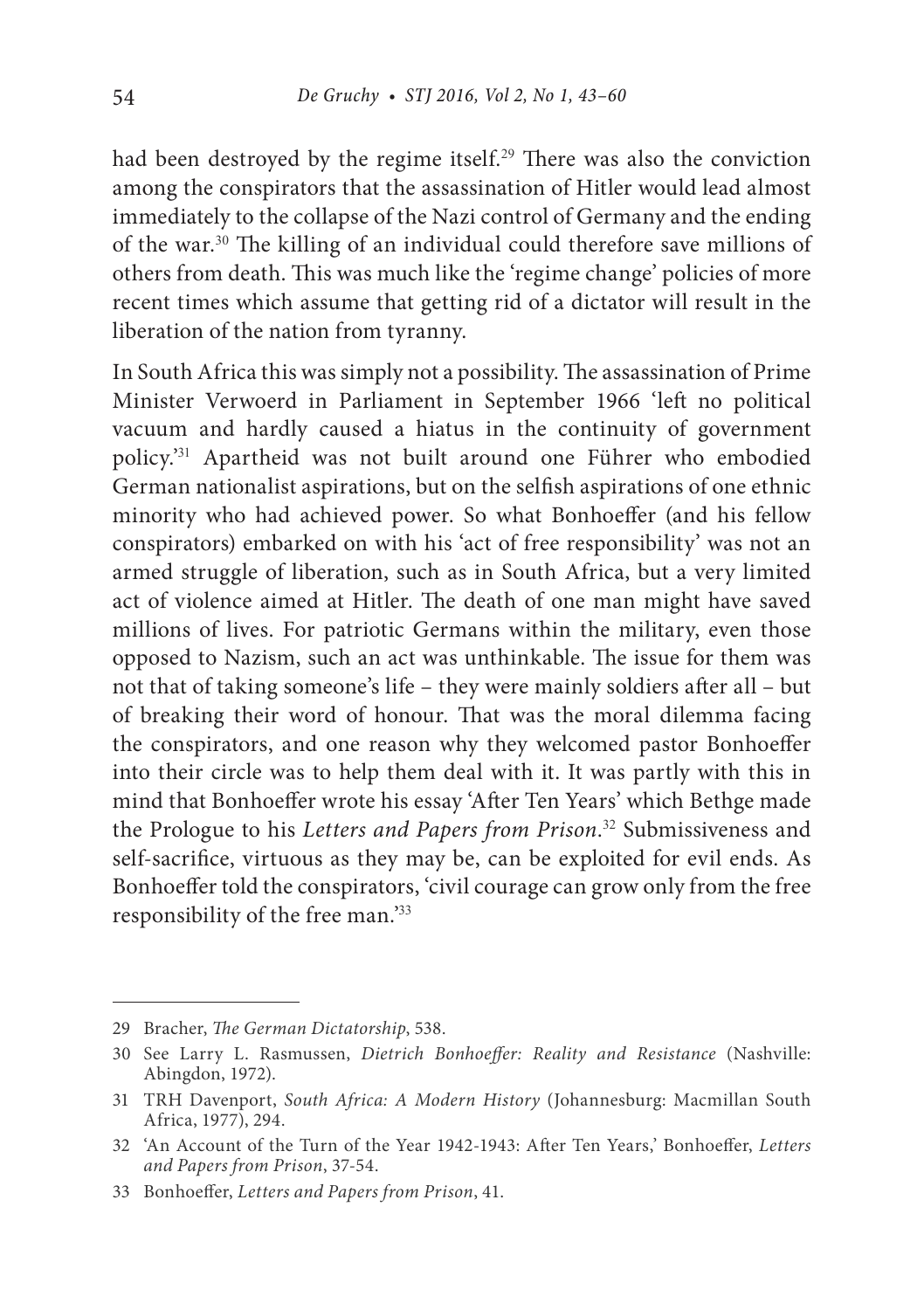Such thoughts on the eve of his arrest and imprisonment had long been gestating, especially in his reflections on 'The Structure of Responsible Life' which became central to this *Ethics*. Human beings are responsible to God for their actions, yet there are morally ambiguous situations in which they have to exercise their freedom. Not to do so would be irresponsible, but there is no guarantee that the act of free responsibility is untainted by sin. Truly responsible persons, acting freely, does so without the support of others or ethical absolutes. 'They themselves have to observe, judge, weigh, decide and act on their own.'<sup>34</sup> But such 'free action recognizes itself ultimately as being God's action, the decision as God's guidance, the venture as divine necessity.'<sup>35</sup>

Bonhoeffer's reflections on the need to risk the venture of free responsibility would later become seminal in South Africa, no more so than in the drafting of the *Kairos Document* in 1986 which categorically rejected the apartheid regime as tyrannical, and unequivocally called on Christians to take sides with the oppressed in their struggle for justice. Although this reflected a long tradition in Christian ethics which insisted on Christian responsibility to oppose tyranny,<sup>36</sup> it was Bonhoeffer's writings and his courageous action that inspired many to affirm the message of the *Kairos Document*.

A tyrannical regime cannot continue to rule for very long without becoming more and more violent. As the majority of people begin to demand their rights and to put pressure on the tyrant, so will the tyrant resort more and more to desperate, cruel, gross and ruthless forms of tyranny and repression. The reign of a tyrant always ends up as a reign of terror. It is inevitable because from the start the tyrant is an enemy of the common good.<sup>37</sup>

The corollary to stating that the South African regime was tyrannical was the call 'to eliminate the oppression, remove the tyrants from power and establish a just government for the common good of *all the people*.'<sup>38</sup> This could be, and was read by some, as giving implicit support to the armed

<sup>34</sup> Bonhoeffer, *Ethics*, 282.

<sup>35</sup> Bonhoeffer, *Ethics*, 284.

<sup>36</sup> See de Gruchy, *Bonhoeffer and South Africa*, 91-122.

<sup>37</sup> *The Kairos Document* (Johannesburg: Institute for Contextual Theology, 1986), 23.

<sup>38</sup> *The Kairos Document*, 24.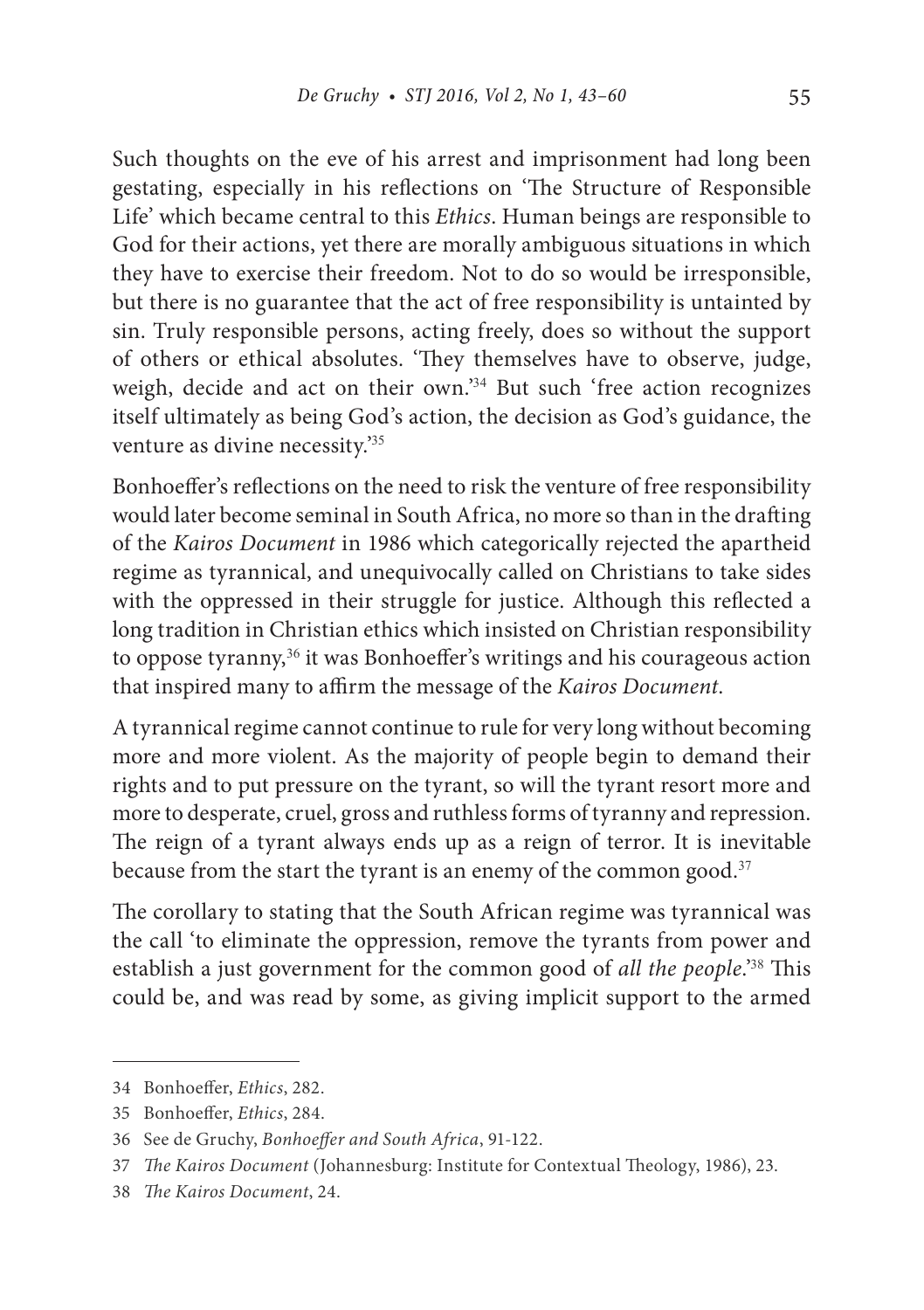struggle. But in the end, the *Kairos Document* drew back from the brink of open support for taking up arms. Its call was for non-violent resistance. The same message was more clearly and unequivocally stated in the *Kairos-Palestine Document* which adopted the South Africa *Kairos Document* as its model.<sup>39</sup>

### **4. Concluding propositions**

In this brief concluding section, I do not intend to rehearse the perennial debate around issues relating to just wars and revolutions, though these are implicit. My aim is rather to reflect on the Mandela and Bonhoeffer narratives in order to offer some propositions for discussion that are pertinent to the current debate about the use of violence in bringing about political or regime change. The misuse of Bonhoeffer's legacy by President George W Bush to justify the war in Iraq is only one example of the dangers involved.

### **i) Responsible political action must be informed by vigorous critical social analysis and an in-depth consideration of the possible success and consequences of such action.**

Both Mandela and Bonhoeffer were committed to peaceful non-violent action. They only turned to the use of violence when all other options were closed off by the tyrannical violence of the state, and after intense weighing up of moral and strategic factors. Their decisions were specific to a particular historical context and cannot be used to provide legitimacy to do the same within different historical contexts, especially in democracies, even if corrupt. The critical issue is the total collapse of justice, law and order, and the tyrannical imploding of the state. But even then Bonhoeffer warned against the temptation of taking the field like Don Quixote without considering the realities facing us, as well as the possible consequences of our actions. There is, he wrote, nothing morally responsible about 'going down fighting like heroes in the face of certain defeat' and therefore not facing the future responsibly, that is, taking into serious account the

<sup>39</sup> *Kairos-Palestine: A Moment of Truth: A Word of Faith*, *Hope and Love from the Heart of Palestinian Suffering*, [Online]. A document drafted by Palestinian Christians and endorsed by the Patriarchs and Heads of Churches in Jerusalem. Available: http://www. kairospalestine.ps/index.php/about-us/kairos-palestine-document [Accessed 19 July, 2016].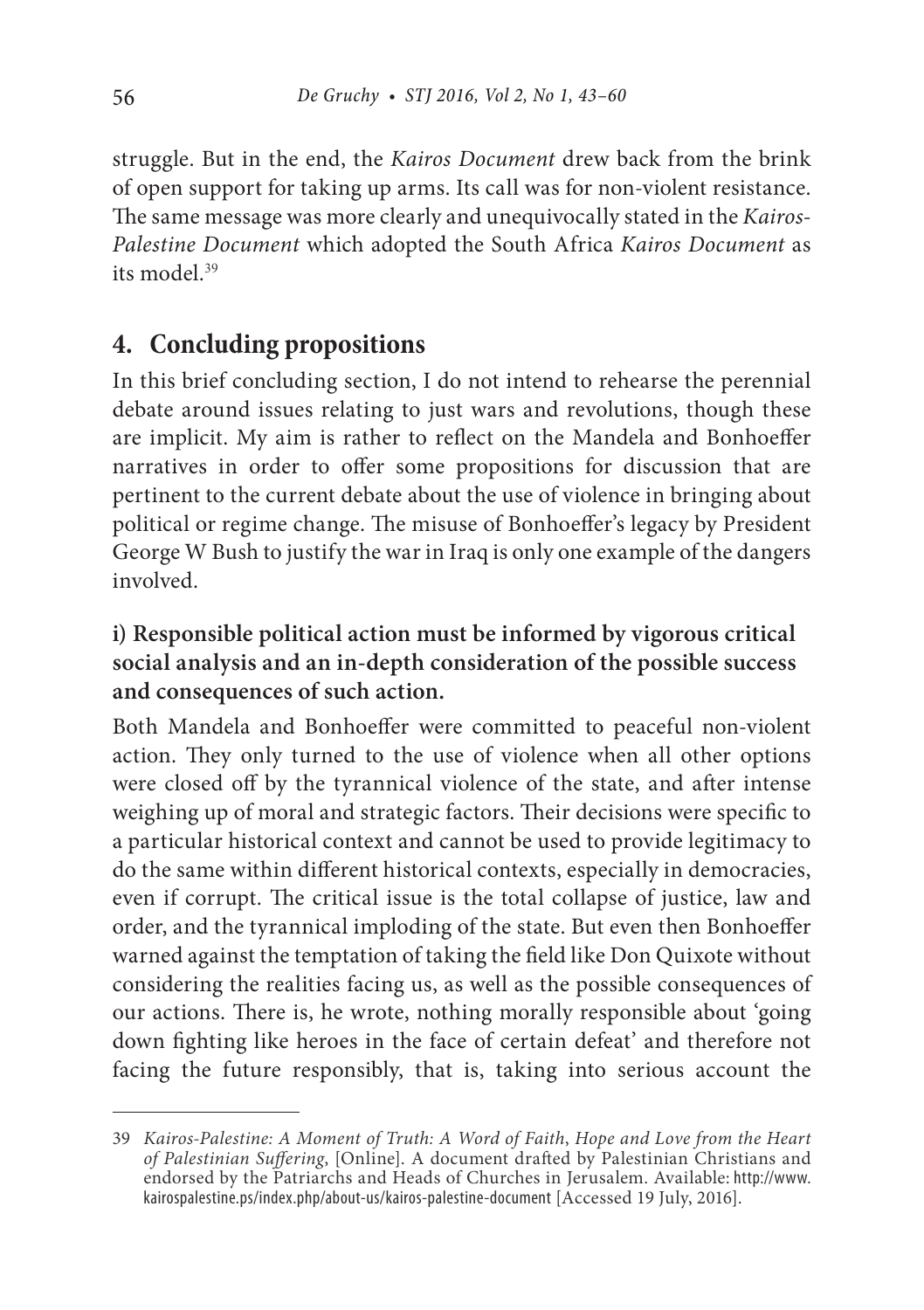possible consequences of our actions for future generations.<sup>40</sup> The fact is, once the path of violent resistance is chosen, forces are unleashed which are difficult to control and unintended destructive consequences become inevitable, such as the loss of innocent lives, the destruction of infrastructure (schools, hospitals etc.), and the desire for revenge on the part of those who are defeated.

### **ii) Knowing when to end violent resistance is morally and strategically as important as deciding to engage in it.**

The plot against Hitler was a disastrous failure and the consequences were dire for all those involved. The armed struggle in South Africa, by contrast, undoubtedly contributed to the liberation of South Africa, even though it is difficult to gauge the extent to which it did so. But non-violent resistance was probably far more effective in ending the stalemate on the battlefield, opening up the possibility of negotiating an end to violent conflict, and initiating the process of national reconciliation and reconstruction. The country did not collapse into chaos and the destruction of infrastructure was limited. What was of crucial importance in bringing apartheid to an end was the recognition on the part of Mandela and de Klerk that South Africa could not be liberated or apartheid sustained by violence. So when to end the armed struggle became as important as the decision to begin it. Likewise, the political will to accept the need for fundamental change and negotiation rather than resort to further violence to maintain the status quo was critical. This requires moral and strategic discernment, and a political will that is committed to just peace-making rather than vengeance.

**iii) It is only those genuinely committed to peace-making who have the moral authority to resort to violent resistance as a last resort. But can violent resistance and revolution be justified today given the cycle of violence that has already been unleashed in the twenty first century?**

It is only those who are genuinely committed to working for peace and justice who command our respect when, with deep sorrow and reluctance and taking every step to limit its destructive consequences, they decide to

<sup>40</sup> This is the translation in Bonhoeffer's *Letters and Papers from Prison*, 7.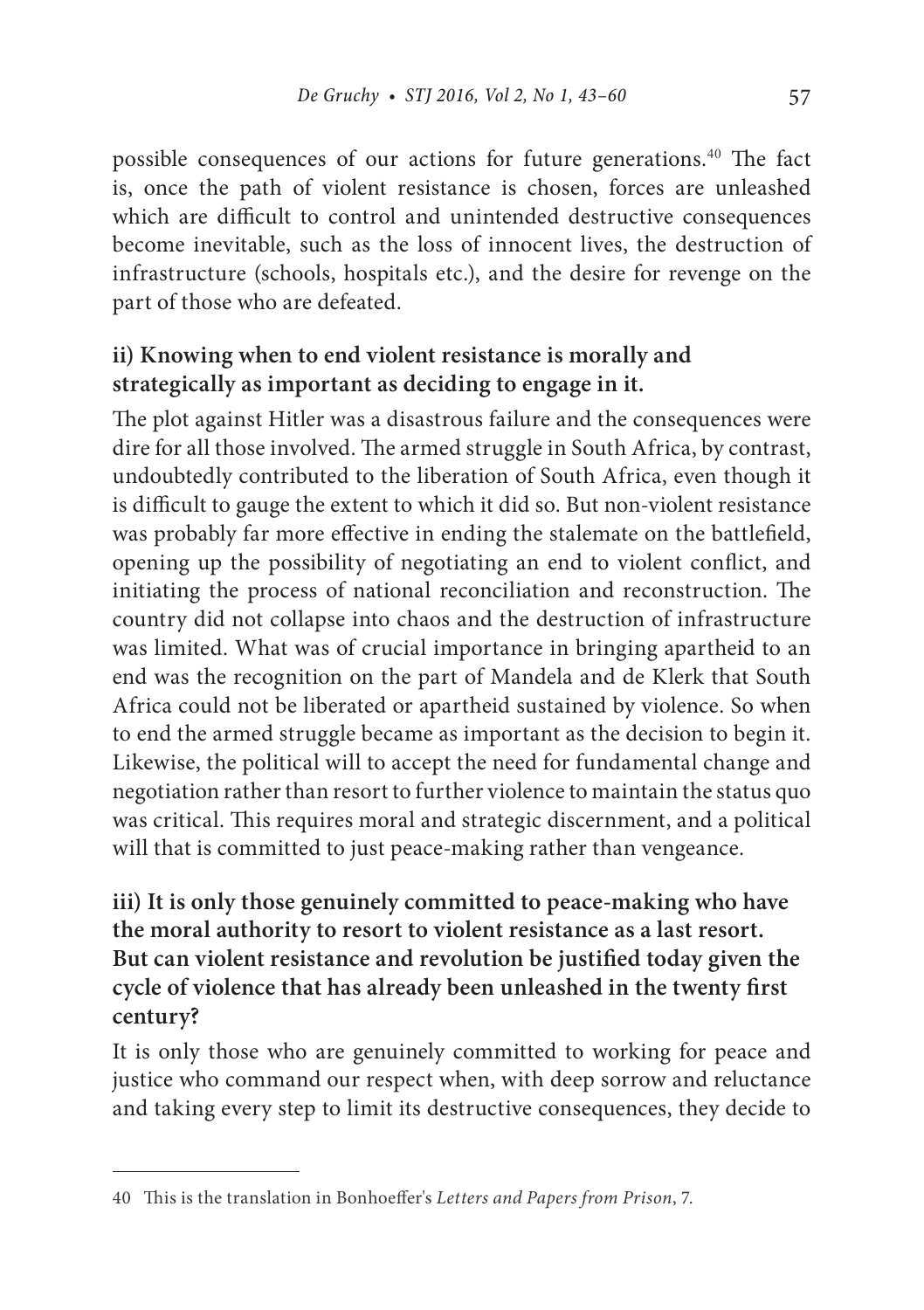engage in violent resistance. It is only those who tread this path for the sake of the oppressed rather to achieve power and privilege for themselves, who deserve support and respect. Above all, it is only those who, in taking this fearsome step, are willing to risk their own lives, those who are prepared for self-sacrifice, who deserve our acclaim.

But given the escalation of war and the cycles of violence already evident in these opening decades of the twenty first century, and the terrible consequences that are engulfing the world as a result, we must seriously ask whether the use of violence can any longer be morally or even strategically justified in seeking to bring about political change. My conviction is that both Mandela and Bonhoeffer would agree with this sentiment given their commitment to peace-making and their sensitivity to the consequences of violent resistance even when it was strictly controlled as in the case of the armed struggle, and limited to the assassination of one man, as in the case of the plot against Hitler.

#### **Bibliography**

- Bethge, Eberhard 2000. *Dietrich Bonhoeffer: A Biography*. Minneapolis: Fortress Press.
- Bonhoeffer, Dietrich 2005. *Ethics*. Dietrich Bonhoeffer Works, vol. 6. Edited by Clifford J Green. Minneapolis: Fortress.
- Bonhoeffer, Dietrich 2009. *Berlin 1932-1933*. Dietrich Bonhoeffer Works, vol. 12. Edited by Larry L Rasmussen. Minneapolis: Fortress.
- Bonhoeffer, Dietrich 2010. *Letters and Papers from Prison*. Dietrich Bonhoeffer Works vol. 8. Edited by John W de Gruchy. Minneapolis: Fortress Press.
- Bracher, Karl D 1973. *The German Dictatorship: The Origins*, *Structure and Consequences of National Socialism*. London: Penguin Books.
- Davenport, TRH, and Christopher Saunders 1977. *South Africa: A Modern History*. Johannesburg: Macmillan South Africa.
- De Gruchy, John W, ed 1997. *Bonhoeffer for a New Day: Theology in a Time of Transition*. Grand Rapids: Eerdmans.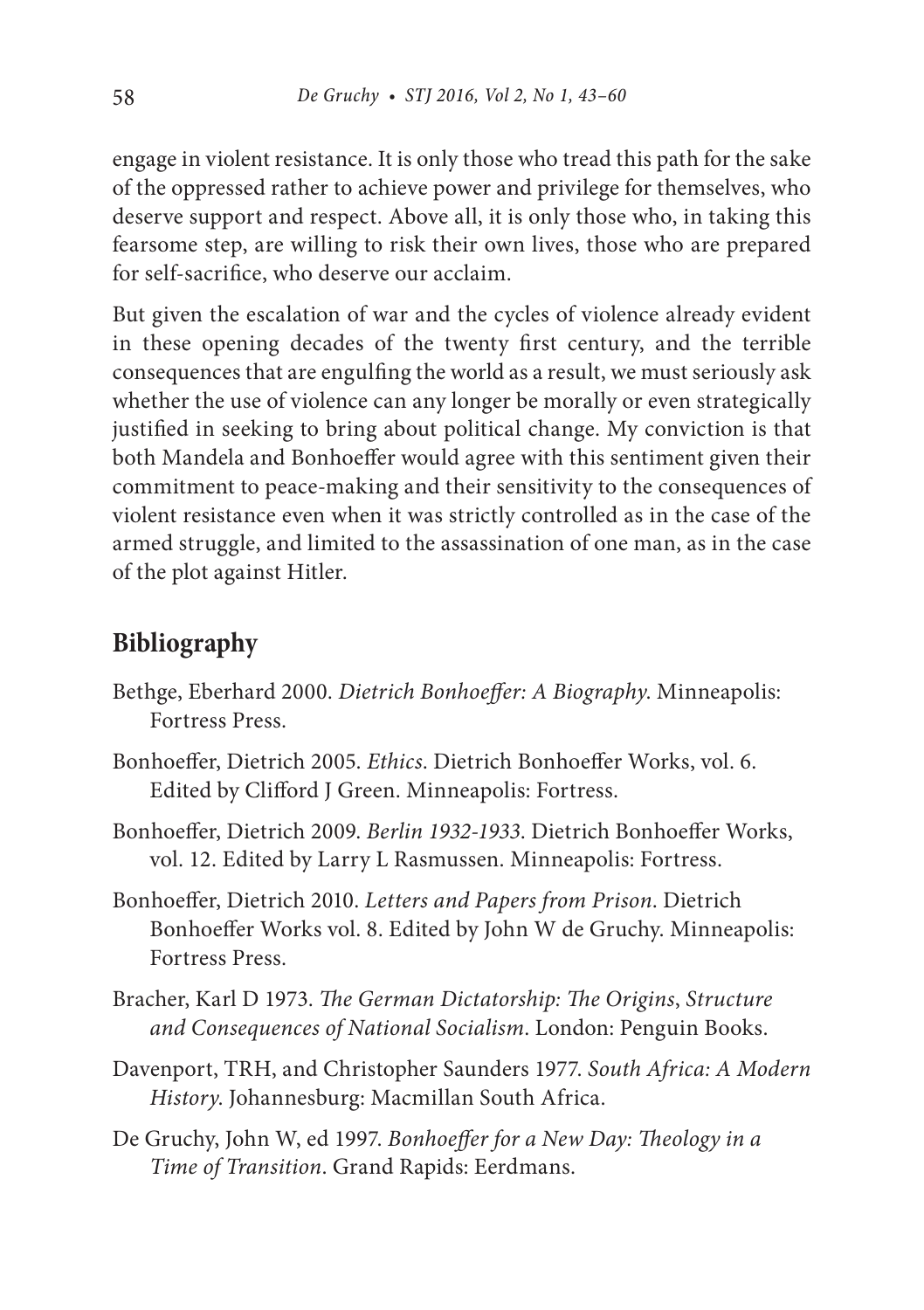- De Gruchy, John W 2006. *Being Human: Confessions of a Christian Humanist*. London: SCM.
- De Gruchy, John W 2010. 'Dietrich Bonhoeffer as Christian Humanist.' In *Being Human*, *Becoming Human: Dietrich Bonhoeffer and Social Thought*, edited by Jens Zimmerman and Brian Gregor, 3-24. Eugene, Oregon: Pickwick Press.
- De Gruchy, John W. 'Beyers Naudé: South Africa's Bonhoeffer? Celebrating the centenary of the birth of Beyers Naudé – 1915-2015.' *Stellenbosch Theological Journal* vol. 1, no. 1 (2015): 79-98.
- De Gruchy, John W and Steve de Gruchy 2004. *The Church Struggle in South Africa: 25*th *Anniversary Edition*. London: SCM.
- Foster, Dion. 'Mandela and the Methodists: faith, fallacy and fact.' *Studia Historiae Ecclesiasticae* 40, Supplement (2014): 87-115.
- Gushee, David P 1994. *The Righteous Gentiles of the Holocaust: A Christian Interpretation*. Minneapolis: Fortress.
- Heribert, Adam and Kogila Moodley 1993. *The Negotiated Revolution: Society and Politics in Post-Apartheid South Africa*. Berkeley, CA: University of California Press.
- Kairos Palestine. *Kairos-Palestine: A Moment of Truth: A Word of Faith*, *Hope and Love from the Heart of Palestinian Suffering*. [Online]. Available: http://www.kairospalestine.ps/index.php/about-us/kairos-palestinedocument [Accessed 19 July, 2016].
- Karis, Thomas G and Gail M Gerhart 1997. *A Documentary History of African Politics in South Africa*, *1882-1990: Nadir and Resurgence*, *1964-1979*. From Protest to Challenge, vol. 5. Pretoria: Unisa Press.
- Kumalo, R. Simangaliso 2012. *Pastor and Politicians: Essays on the Legacy of JL Die*, *the first President of the African National Congress*. Pietermaritzburg: Cluster.
- Luthuli, Albert 1962. *Let my People Go!* London: Collins.
- Maanga, Godson S. 'The relevance and legacy of Nelson Mandela in the twenty-first century Africa: An historical and theological perspective.' *African Journal of History and Culture* vol. 5, no. 5 (2013): 96-113.